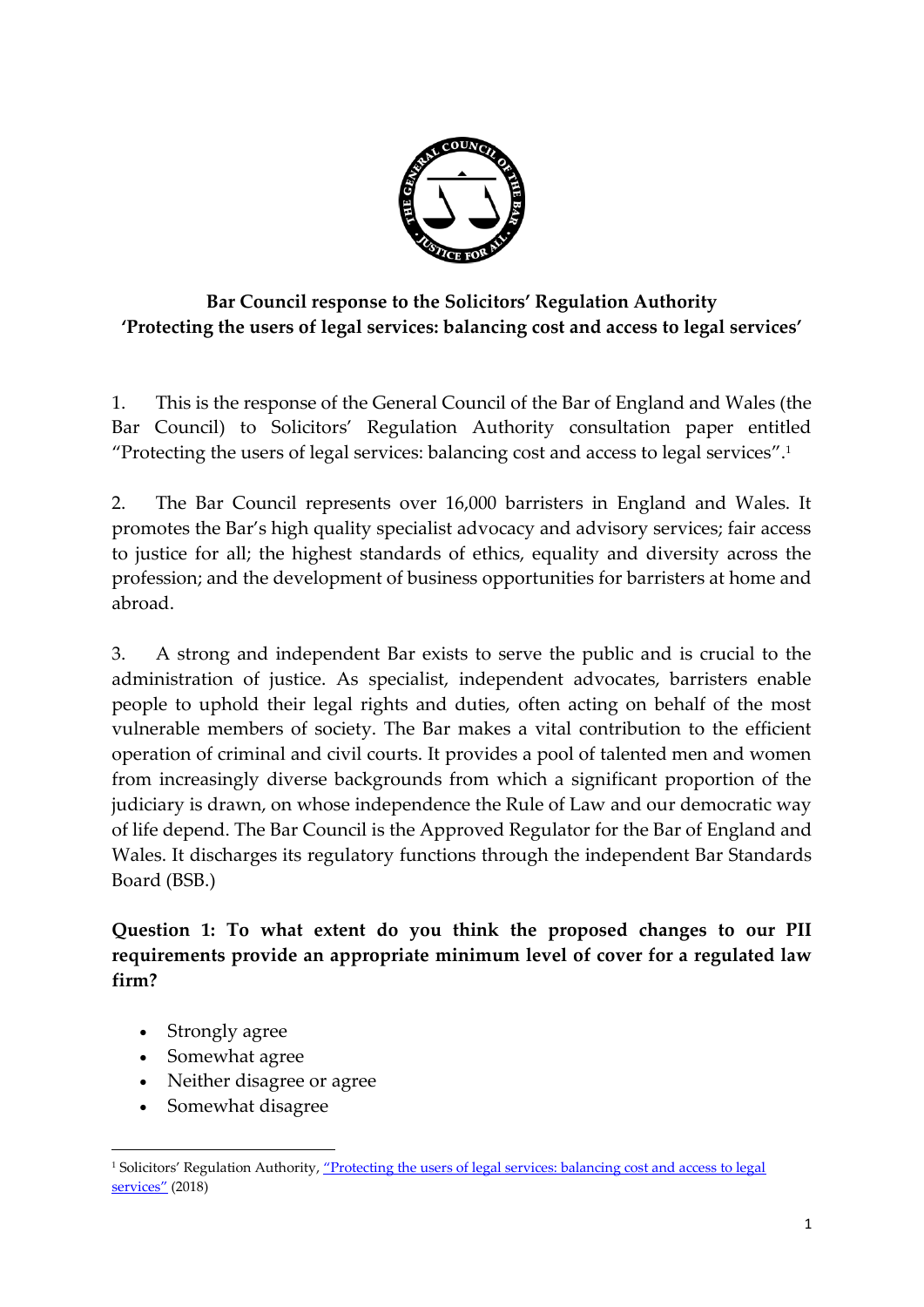• Strongly disagree **[X]**

# **Level of cover**

4. The proposal is to reduce the minimum level of cover required for each claim to £500,000 (or £1m for firms providing conveyancing services). This figure has been reached on the basis that the SRA's research shows that 98% of claims fall under the £500,000 level (p. 16 of the consultation paper). In fact, these conclusions appear to have been reached on the basis of data from about only 74% of the insurance market over the period 2004-2014. We consider that this data is both too limited and too old, for the following reasons:

- a) No information is available about which insurers did not contribute their data and the likely claims experience of those insurers. Although we note that, according to Economics, Policy and Competition ('EPC') who has been commissioned by the Solicitors Regulation Authority to look into professional indemnity insurance requirements, the insurers whose data was excluded focused on small firms, there is no information about the type of work they were undertaking or their likely claims history. The firms may have been at the "risky" end of the market (e.g. small conveyancing firms). It appears that the 26% of the market that did not respond paid a total of over £400m of claims in the relevant period;
- b) The claims have been adjusted by RPI only, without any analysis of whether this accurately reflects the inflation that has been experienced in claim size since 2016. There are many factors other than RPI which can increase claims sizes over a period, one example being the emergence of a new type of claim, such as "cyber fraud" thefts in conveyancing claims. This is a key example of a large type of claim which did not exist until recently and which we consider demonstrates a serious risk that the SRA analysis understates the number of claims that would exceed the new proposed cap.

5. Furthermore, there does not appear to be any analysis of the aggregation provisions that applied to the claims included in the SRA's information about claim size from 74% of insurers. In our experience, aggregation of claims is not uncommon in solicitors' liability insurance, particularly in relation to misappropriation of client funds or conveyancing frauds. Where claims are aggregated and exceed the level of cover this can have a significant negative impact on both consumers and solicitors alike.

6. In addition, the figures do not cater for defence costs. We note and comment on the proposal to have firms bear a larger proportion of defence costs below. However, from the insurers' perspective, defence costs can be a very significant part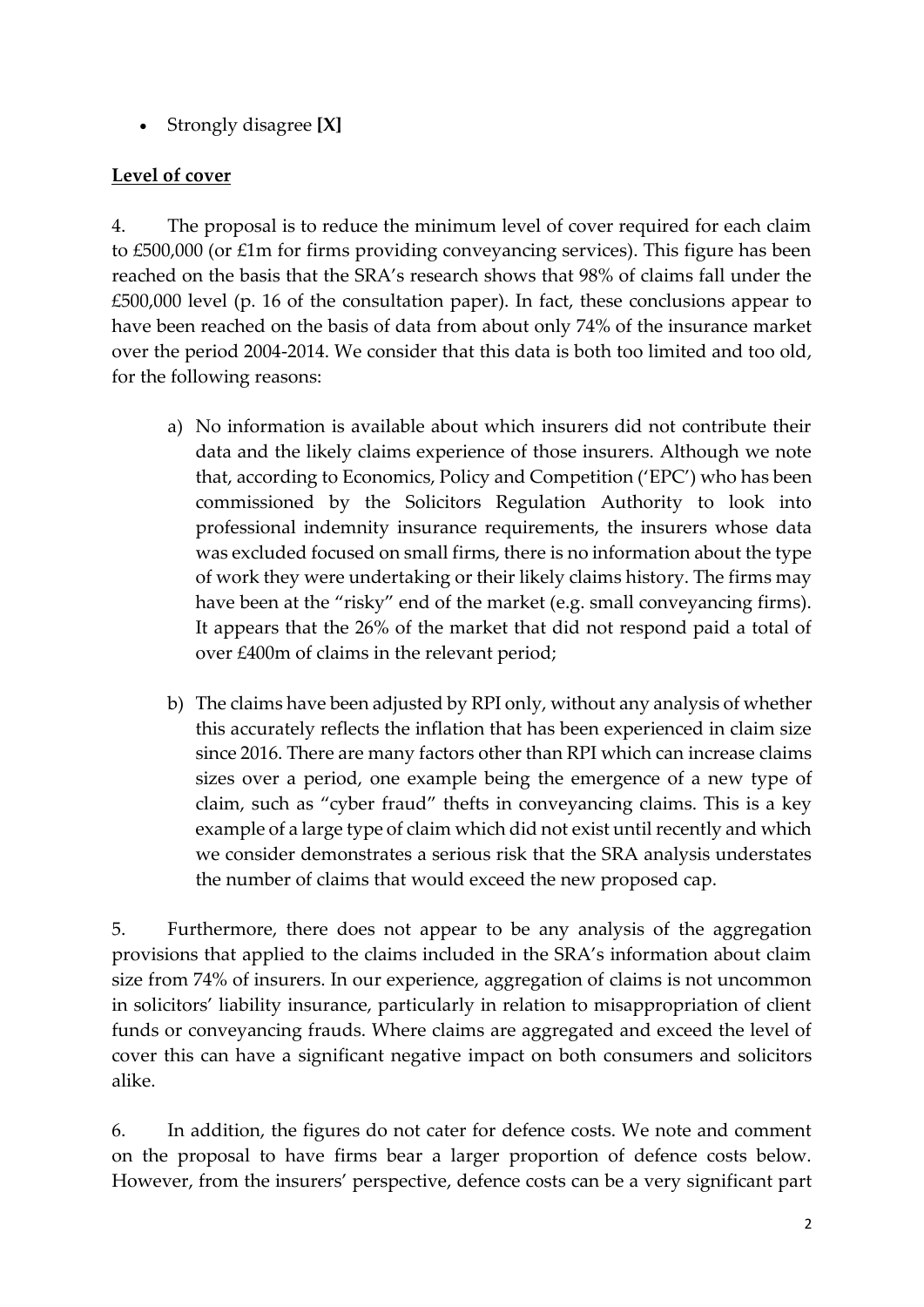of their outlay on a claim, as demonstrated by the fact that in the relevant period £1.6bn was paid out in claims and £400m in defence costs (i.e. defence costs add another 25% to the total amount paid out).

7. We therefore consider it likely that the SRA research underestimates the number of claims that would breach the levels of either £500,000 or £1 million, and along with that the risk of harm to consumers, and damage to the reputation of the solicitors' profession. It also fails to cater for the type of case that may well breach the £500,000 limit and the effect on the solicitors' clients. For instance, claims for catastrophic injuries (where a claimant has lost the ability to work) are likely to exceed this level of cover. If such a claim is negligently handled by a solicitor, the impact on the client (and the reputation of the solicitors' profession if there is inadequate insurance) would be very harmful.

### **Projected benefits of reducing the minimum level of cover**

8. The research to support the conclusion that there is likely to be a reduction in premium cost is particularly scant. Neither the SRA consultation paper nor the EPC research reveals how many insurers or insurance brokers responded to requests for indications of likely premium level. The presentation of the information that does exist suggests that it is largely anecdotal or vague. The only figures referred to in the EPC report are an indication from one broker that an extra £1m of cover for solicitors' costs £600 to £1,000 for a small firm. There is no explanation of whether this extra  $£1m$  layer is in excess of the first £500,000, £1m or another figure. Nor is there any analysis of price changes in the market when minimum insurance levels were increased in 2005/2006 (or indeed the reasons why the increase was thought to be sensible at that stage). However, the indication given by one broker is used to provide the basis for concluding that there might be a 5-10% price reduction for a solicitor paying around £8,800 in PI premiums. A 5-10% reduction would mean an annual saving of between £440 and £880 and we take the view that these figures are likely to be overstated even in view of the anecdotal evidence about the cost of an additional  $£1m$  cover.

9. We are not convinced that reducing cover from £1m to £500,000 would lead to price reductions in the order hoped by the SRA. The first £500,000 is by far the most "risky" layer for an insurer. It is a non sequitur for the SRA to conclude on the one hand that very few claims will be affected by reducing the minimum level of cover to £500,000 and to suggest on the other that there may be noticeable premium reductions.

10. If solicitors are only required to have £500,000 of cover and it becomes less common to take out excess layer cover, this may hit overall profitability of insurance companies and either increase the costs of the primary layer or cause insurers to pull out of the market.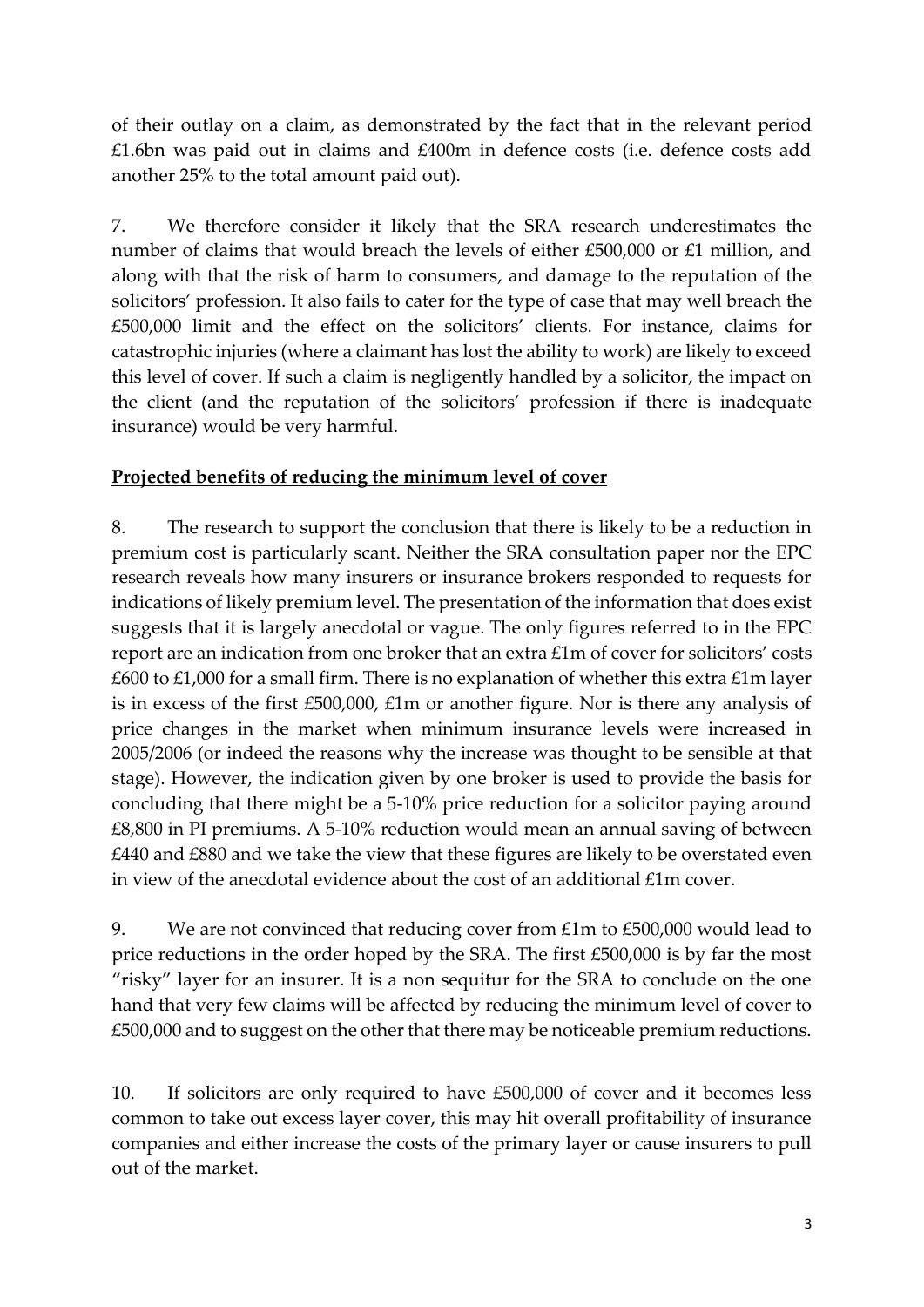11. We take the view that the savings generated by reducing cover levels to £500,000 will not be sufficient to justify increasing the risk of consumers going uncompensated by the solicitors' profession. Further, the likely savings are so small that they are unlikely to make an appreciable difference to the costs of buying legal advice from a consumer's perspective. The changes are therefore unlikely to prompt further competition (and indeed may reduce it, because cautious clients will concentrate their legal work in large firms whom they assume will not be insuring at minimal levels).

12. We are not convinced that small changes to the costs of cover will stop firms from experiencing difficulties with renewal. It is more likely that these changes will lead to firms failing after a large claim, rather than as a result of being insufficiently prepared for a large claim.

### **Flexible defence costs cover**

13. The proposal is that larger elements of defence costs cover would be included in firms' excess arrangements, in the hope that firms will take a more settlement minded approach to the costs incurred in defending claims.

14. There is no evidence at all to support the proposition that firms are incurring high defence costs because those costs are insured, or that greater scope for including defence costs in their excess would incentivise them to settle. It is our experience that large excesses can become an impediment in terms of handling professional liability claims because insureds stand in the way of costs being properly incurred to defend their claims. Further, increased excesses do not always remove overall costs from firms. They reduce insurance premiums but greatly increase the costs of responding to claims when they are suffered. Large excesses can cause serious cashflow difficulties in small firms and will increase the risk of firms failing.

15. We also have concerns that including large elements of defence costs in firms' excesses would lead to more firms wanting to handle the claims brought against them themselves, thereby missing out on the benefit of objective and expert advice.

## **Question 2: To what extent do you agree that our minimum PII requirements do not need to include cover for financial institutions and other large business clients?**

- Strongly agree
- Somewhat agree
- Neither disagree or agree
- Somewhat disagree
- Strongly disagree **[X]**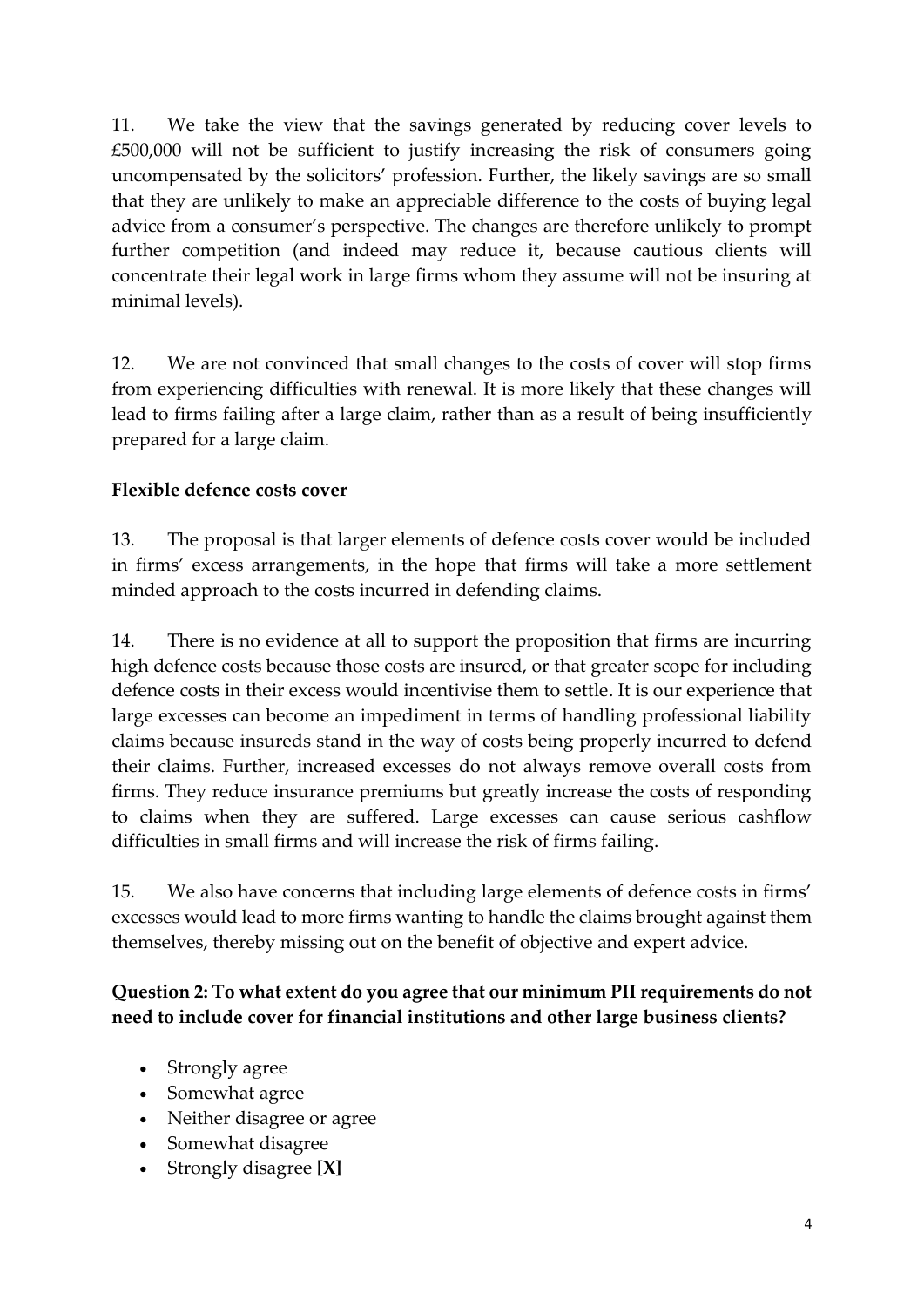## **Sophistication**

16. The proposal is for the MTCs to exclude cover for liability to a client if the client's turnover in "the most recent financial year" exceeds £2 million. Firms would be permitted to make insurance arrangements for these clients "on significantly more flexible terms" (p.34 of the consultation paper). The justification for distinguishing these business clients from other clients is that they are regarded as "large business clients" who are "more sophisticated and should be able to assure themselves about the adequacy of insurance arrangements relating to legal services they purchase" (p.34 of the consultation paper).

17. We disagree with the characterisation of all commercial clients with turnover above £2 million as "large" and as sufficiently "sophisticated". We are not aware of any other generally accepted classification of business size which sets the qualifying threshold for a "large" business at this exceptionally low level. By contrast, the widelyused EU definition of SMEs (Recommendation 2003/361/EC) classifies businesses as Micro (with turnover of less than  $\epsilon$ 2 million), Small (with turnover between  $\epsilon$ 2 million and  $€10$  million) and Medium-sized (with turnover between  $€10$  million and  $€50$ million). The UK Companies Act 2006 uses the same size classifications, with different turnover thresholds: Micro, with turnover not more than £632,000; Small, with turnover not more than £10.2 million; and Medium-sized, with turnover not more than £36 million.

18. We believe that these widely-used classifications convey the generally accepted understanding of what constitutes small, medium-sized and large businesses. We consider that establishing firms' PII requirements on the basis that business clients which would generally be regarded as "small" should instead be treated as large and sophisticated is unreasonable and wrong in principle. Whilst many medium-sized and all large businesses (properly so-called) might be expected to have, or have the resources to acquire, the necessary sophistication to assess their legal advisers' PII arrangements (subject to the important point about 'claims made' cover addressed under the next heading below), we do not think the same can generally be said of businesses falling within the Companies Act 2006 classification of a "small" business.

19. We also believe that turnover provides an arbitrary and unreliable guide to a business's sophistication in PII matters. An architecture practice with turnover of £2.5 million and experience of buying its own PII cover is likely to have a very different level of PII-relevant sophistication from a small manufacturing company with the same turnover and no experience of buying PII cover.

20. Paragraphs 32-33 of the consultation paper identify "better information" as a way of mitigating the risk of selecting a firm without appropriate PII cover (similar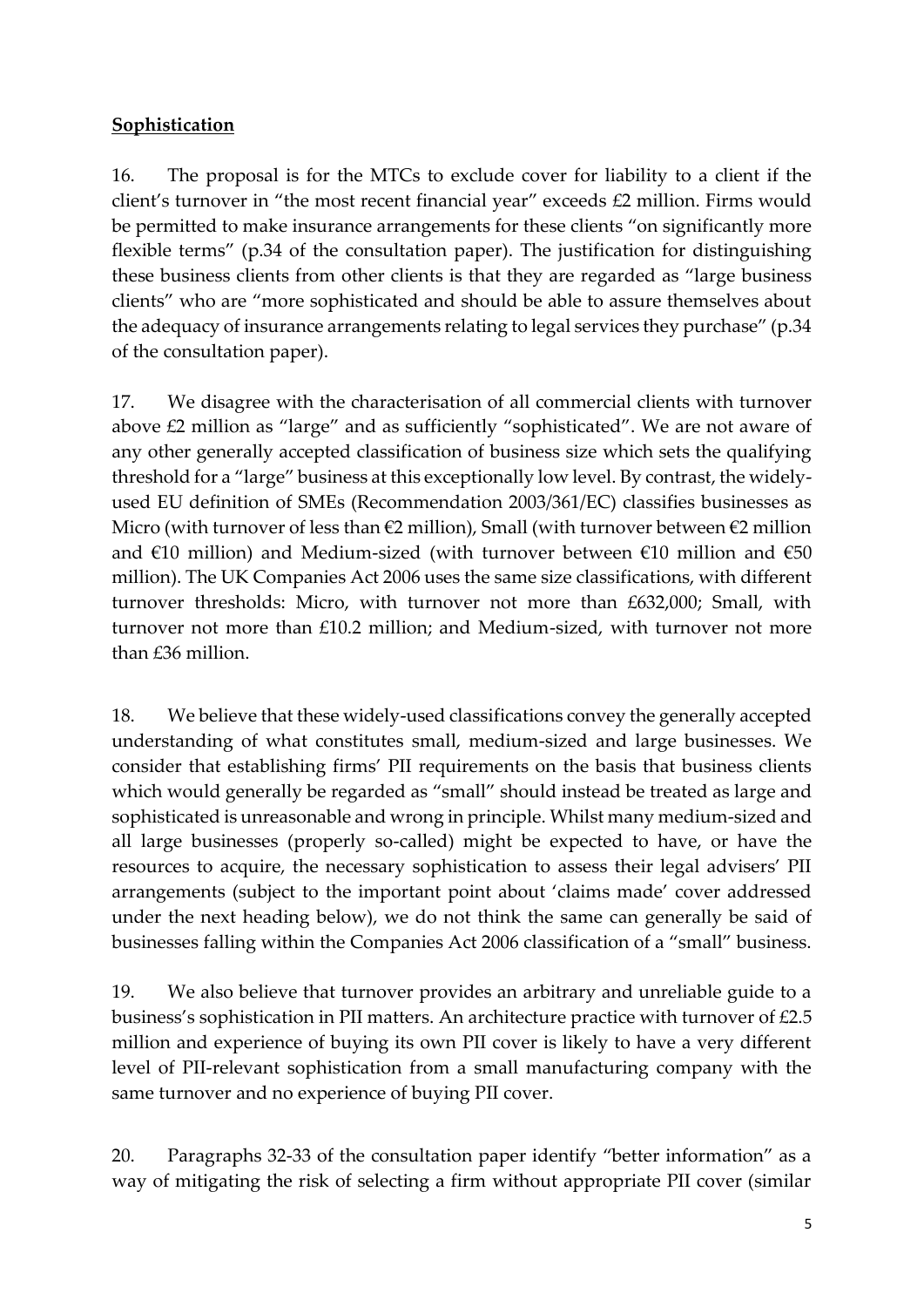points are made in paragraphs 80 and 85 of the Initial Impact Assessment). We cannot comment in detail without knowing more about the nature of the information referred to, but we question whether many small businesses (in the Companies Act sense) will have the ability to conduct an adequate assessment of this information – and, in any event, it is unclear how such information could resolve the issue about "claims made" cover addressed under the next heading.

# **"Claims made" cover**

21. We believe there is a further flaw in the assumption that business clients will be able to make an accurate assessment of the adequacy of a firm's PII cover – one which derives from the "claims made" nature of PII cover. This concern applies to business clients of any size, but is likely to have a particular impact on smaller businesses giving instructions under a one-off retainer.

22. Because PII cover is written on a "claims made" basis, what matters to the client is not just whether the firm has adequate cover at the time of the instruction, but also (and particularly) that the cover remains adequate at the time when a claim is first made or circumstances are first notified – because it is the policy in force at this time which will be called upon to respond. Given the time it takes for claims to develop (often years after the date of the instruction), in many cases the relevant PII policy will not be the one in force at the date of the instruction, but rather a later policy which may be on different, less favourable terms.

23. Accordingly, even if a business client is able to make a reliable assessment of the scope of a firm's PII cover when instructing the firm, it cannot know whether the firm will maintain cover on the same terms in the future. This appears to us to significantly undermine the principal justification for the proposed exclusion in respect of clients with turnover above £2 million (i.e. that they "should be able to assure themselves about the adequacy of insurance arrangements relating to legal services they purchase").

## **Burden & reduction in competition**

24. The intended effect of the exclusion is to place the burden of checking the adequacy of firms' PII cover on the client. For the reasons already given under the first and second headings above, we believe this is unrealistic: most businesses do not have the resources to obtain and conduct comparisons of the PII terms of the firms they are considering instructing, nor will it always be practical to do so (for example, where speed is required), and in any event such checks would not address the 'claims made' issue. But even setting aside these practical objections, we believe the proposal is flawed because it will reduce competition and increase barriers to firms entering this sector of the market.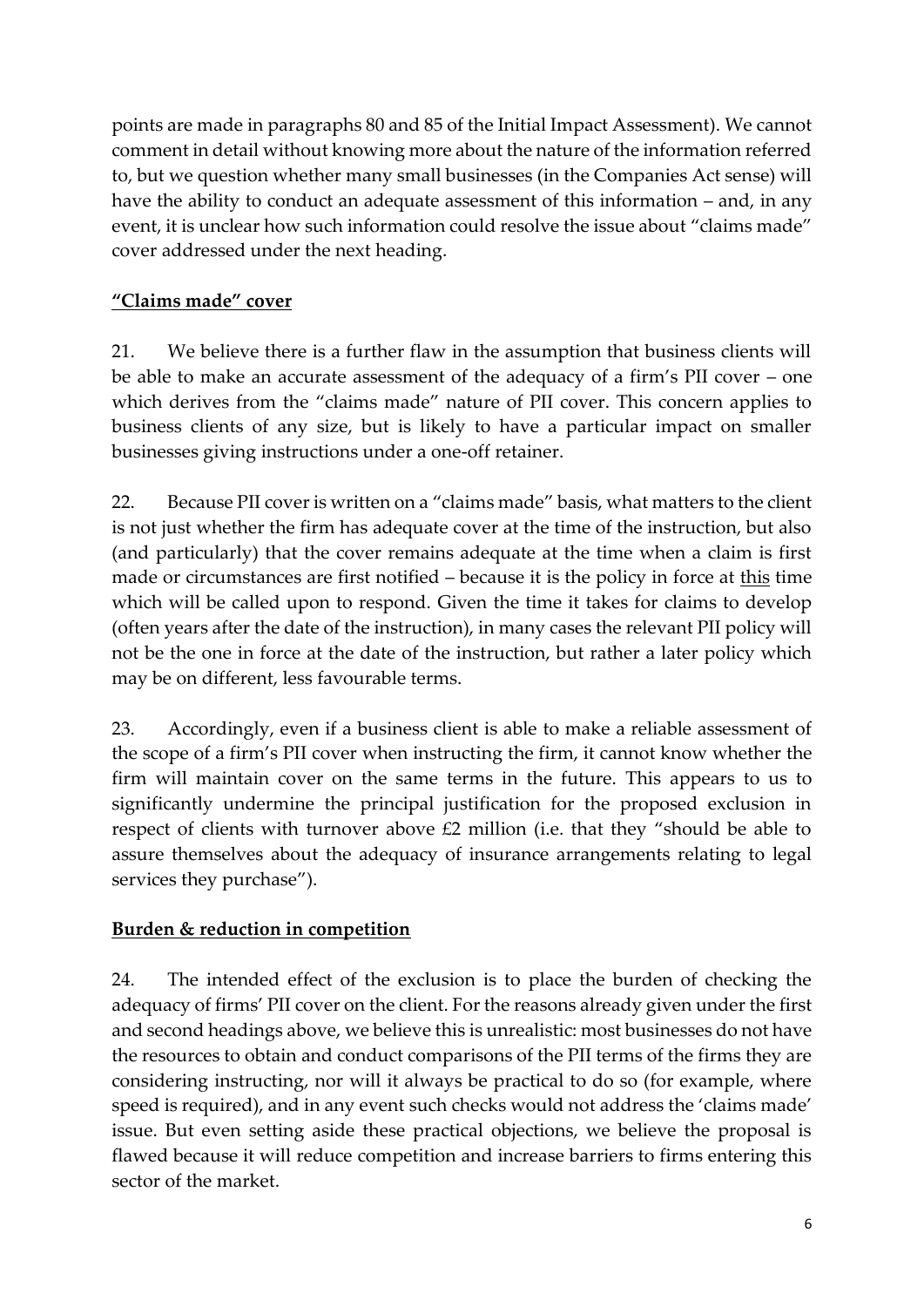25. As is recognised in the consultation paper and the IIA, larger business clients are likely to instruct fewer firms as result in order to control the cost of checking the level and scope of cover. More generally, we believe many businesses will be discouraged from considering changing their legal services supplier(s), given the cost of undertaking checks on new firms, and the risks of getting it wrong. We anticipate that businesses will also be disincentivised from instructing smaller and newer firms: it is likely that caution will dictate that checks on the PII cover of such firms are more rigorous and therefore more costly. The consequence is likely to be that larger, more established firms will attract a greater share of commercial work than they do already, reducing competition and making entry to the market in this field more difficult.

26. Firms will also face the risk that, faced with a claim or notification of circumstances, their PI insurers may dispute whether a business client falls outside the exclusion (i.e. has a turnover of less than £2 million). We suspect that, to address this risk, better-managed and more responsible small firms will end up buying additional cover 'just in case'. The proposed exclusion may therefore have the effect of increasing the insurance costs of the kind of small firm which ought to be encouraged, not discouraged, from practising in the commercial sector.

### **Underwriting and cross-subsidisation**

27. The proposal to exclude liability to business clients with turnover above  $\text{\pounds}2$ million appears to be founded on a belief that the cost of obtaining PII cover for firms providing services to such clients is currently being cross-subsidised by firms which practise exclusively in other, lower-risk sectors of the market.

28. We question whether this belief is accurate: no justification is given for it in the consultation paper. In our experience, underwriters rate premium according to the type of business undertaken by the firm – firms with a greater weighting of business in higher-risk sectors, will pay higher rates of premium than firms practising wholly or predominantly in lower-risk sectors. If this is correct, then it is unclear whether introducing the proposed exclusion would have any significant impact on the premium paid by firms practising in lower risk fields. We believe this issue merits further investigation.

## **Inter-relationship between the exclusion and the proposed Indemnity Insurance Rules**

29. Rule 9.1 of the proposed IIR requires firms and principals to supply a claimant with the insurance information identified in the rule. However, the rule only applies in respect of a claim which "relates to any matter within the scope of cover of the MTC". Since liability to clients with turnover above £2 million would be excluded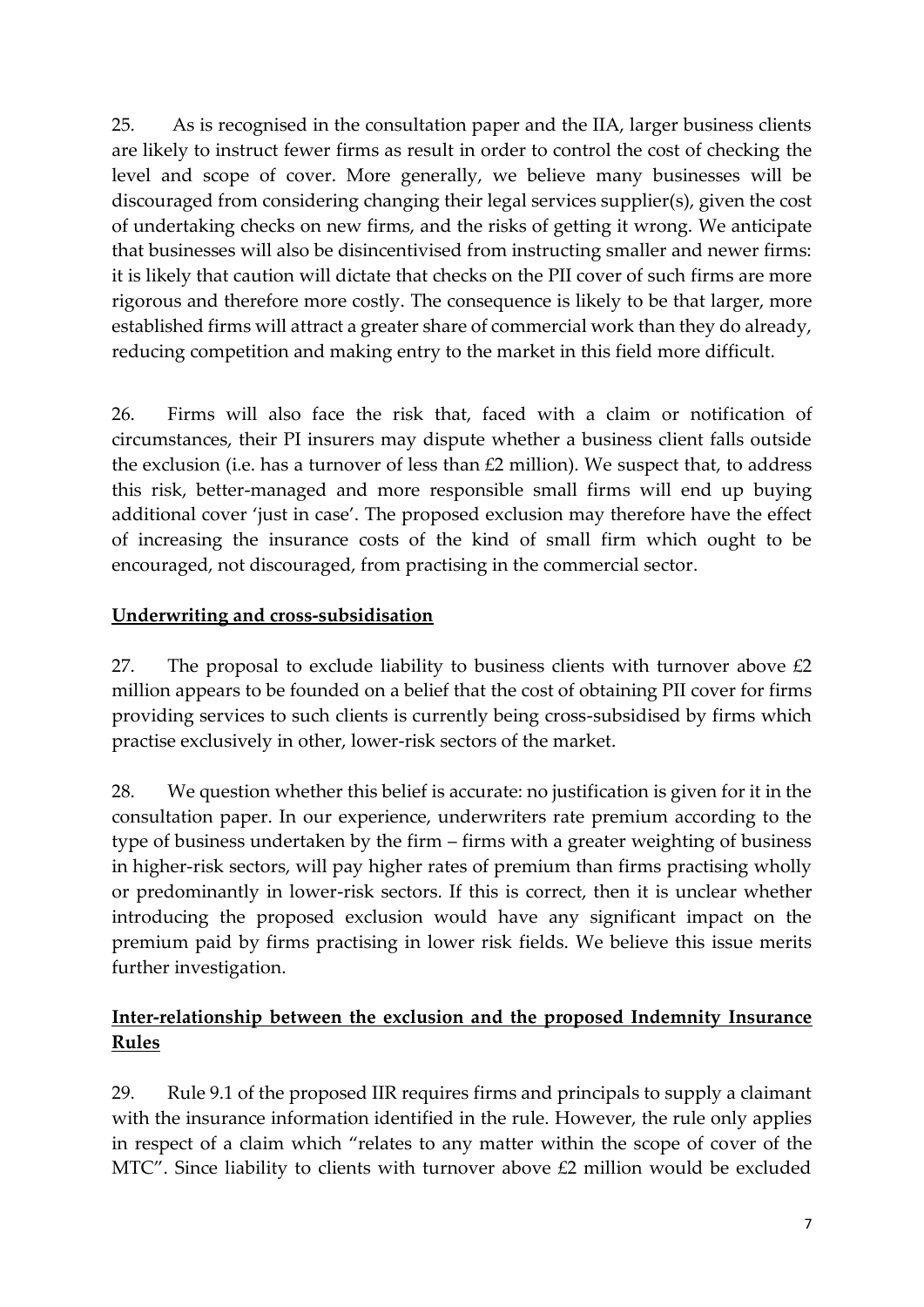from cover under the MTC, it appears that, as currently drafted, Rule 9.1 would deprive such clients of the right to Rule 9.1 information. We can see no justification for this and assume it is an unintended consequence.

30. Rule 2.2 of the proposed IIR would oblige any firm which provides conveyancing services to obtain the extension of cover for such services. However, a firm which provides conveyancing services to commercial clients with turnover above £2 million would obtain no benefit from the extension of cover (save to the extent it also provides such services to clients below the £2 million threshold) and would require alternative cover for its conveyancing activities. We assume that this is an intended consequence, but we flag it as a potential trap for the unwary firm which believes that by buying the extension it has done all that is required, without taking into account the impact of the exclusion.

### **Comments on the definition of "Turnover"**

31. "Turnover" is defined in the Glossary as "the amounts derived from the provision of goods and services in the most recent financial year, after deduction of (A) trade discounts, (B) value added tax, and (C) any other taxes based on the amounts so derived".

- 32. We believe that there are a number of potential problems with this definition:
	- (a) "goods and services" Further thought may need to be given to the description of the commercial operations from which turnover is derived. We assume that the description "goods and services" is intended to cover all types of business, but we doubt whether it does. For example, it probably does not cover businesses which receive their income from letting commercial property.
	- (b) "the most recent financial year" This begs the question: "most recent" from what standpoint? The answer is not clear from the proposed MTCs or the Glossary. The logical answer would seem to be the date of instruction, but there is no indication whether this is what was intended. One interpretation of Clause 6.3, where the same phrase is used, is: "most recent" as at the date liability is ascertained. But that cannot be what was intended: by that date, it would be impossible for a firm to obtain a non-MTC policy if it did not already have one.
	- (c) "trade discounts" It is unclear what purpose is served by including this. As we understand the phrase, it simply means 'reduction from list price'. If that is what is meant, we would have thought that the impact of trade discounts is already reflected in the phrase "the amounts derived from", and to refer to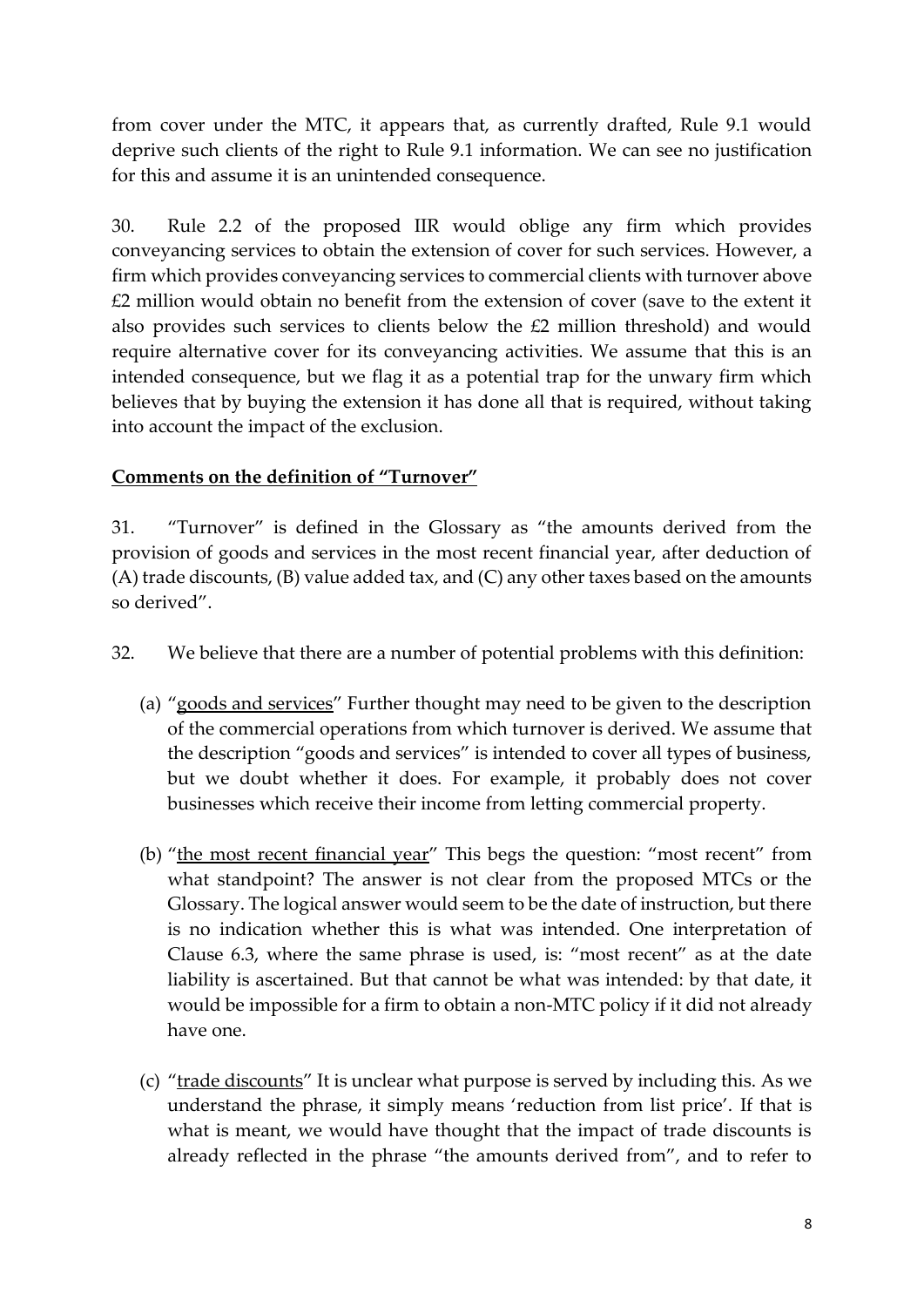them expressly is confusing. If something other than 'reduction from list price' is meant, we do not know what meaning was intended.

## **Please provide any additional comments on the alternative option that this could be at the election of the law firm.**

33. This alternative option would not resolve the issues identified above.

**Question 3: Do you think our definition for excluding large financial institutions corporations and business client is appropriate?** 

- Yes
- No **[X]**

34. In our view, the exclusion is inappropriate for the reasons given in response to Question 2, where we also provide our comments on the drafting of the exclusion to the extent we consider appropriate.

**Question 4: To what extent do you agree that we should introduce a separate component in our PII arrangements meaning only firms that need to have cover for conveyancing services are required to buy this cover**.

- Strongly agree
- Somewhat agree
- Neither disagree or agree
- Somewhat disagree
- Strongly disagree **[X]**

35. Although we can see that claims against conveyancing firms have a greater risk of being large (because of property prices) it seems to us too complicated to introduce separate insurance arrangements for firms undertaking conveyancing cover.

36. Some firms include conveyancing work as a core part of their business; others carry out work that would fall within the current proposed definition of conveyancing on a more ad hoc basis (as we explain below in response to question 5). As we understand it, unless firms obtain specific conveyancing cover they would be completely uninsured in respect of work classed as conveyancing. There would therefore be a serious risk of firms having no cover for some work. Given the financial importance of conveyancing transactions to solicitors' clients (they are often the largest transaction a client will ever undertake) we are very concerned about the consumer impact of solicitors having no insurance for conveyancing.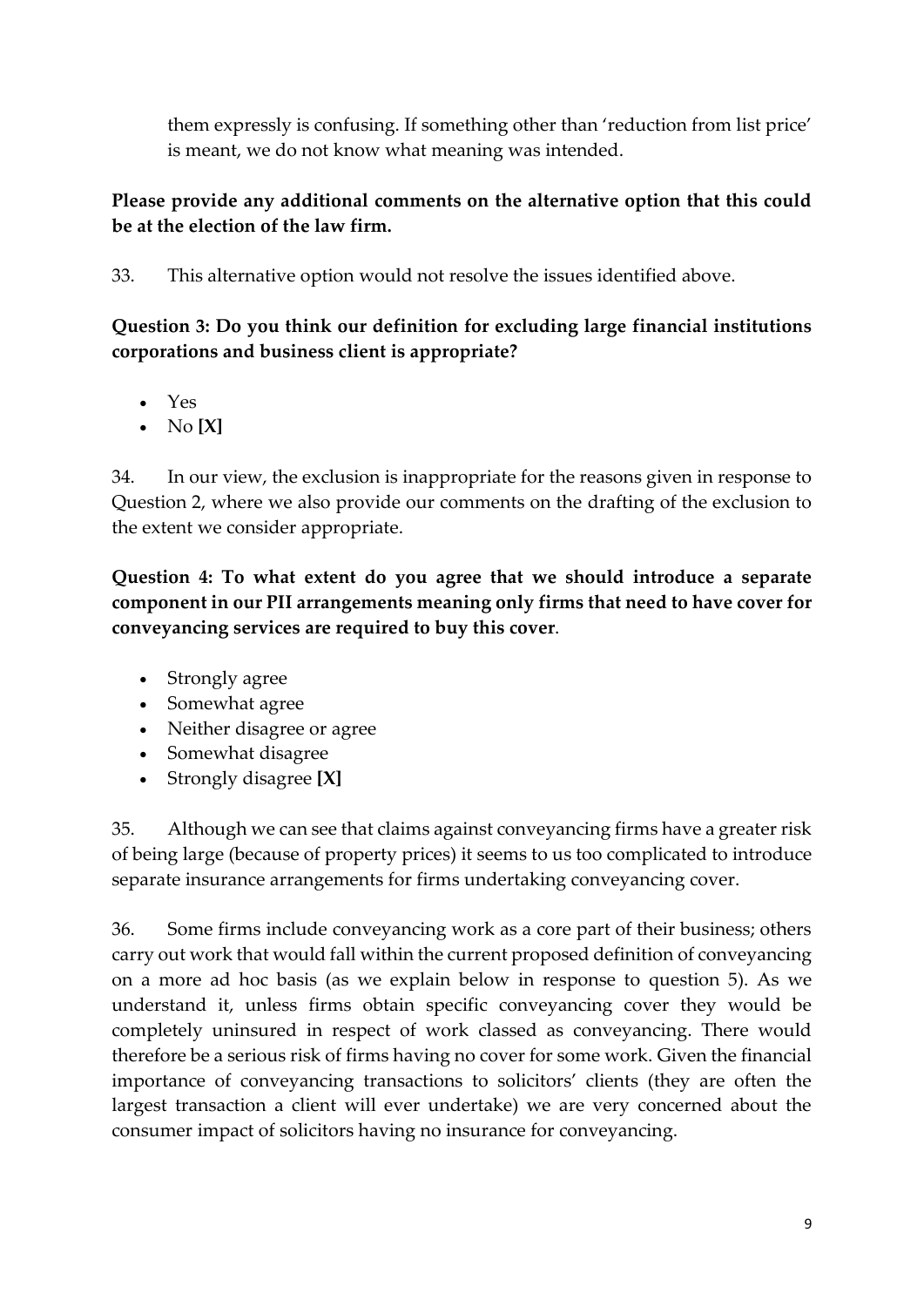37. The SRA does not appear to have undertaken analysis of how conveyancing risks could be more appropriately dealt with by way of adjusting risk ratings on underwriting (to the extent that this type of risk rating is not already adequately done). This would be simpler than introducing a separate conveyancing limit of cover/insurance product.

# **Question 5: Do you think our proposed definition of conveyancing services is appropriate?**

- Yes
- No  $[X]$

38. The proposed definition is too wide. It seems to us that it would or might capture services that firms who do not habitually carry out conveyancing carry out as ancillary activities, for example:

- (a) Dealing with the settlement of litigation between parties where one of the terms of the settlement is the transfer of a piece of land; or
- (b) Solicitors dealing with enforcement, particularly charging orders and orders for sale.

39. Having too broad a definition of "conveyancing" will increase the risk of coverage disputes between insurers and insureds (with the attendant uncertainty for consumers).

### **Question 6: Do you think there are changes we should be making to our successor practice rules?**

- Yes  $[X]$
- No

40. We agree that the successor practice rules are not easy to understand. As a result, there is sometimes uncertainty as to whether a firm is a successor practice within the meaning of the MTC. At present, the question of whether a firm is a successor practice is determined only after a claim has been made. A firm may be reluctant to accept that it is a successor practice after a claim has been made because it has an adverse impact on the firm's claims history and may lead to an increase in premium. Similarly, an insurer may reject a claim on the grounds that a firm is not a successor practice. This can give rise to disputes between participating insurers or even to a gap in cover. A gap in cover may arise if there is no run-off cover, if there turns out to be no successor practice, and if the claim was notified after the end of the last period of insurance of the first practice and did not arise out of circumstances notified to insurers during any period of insurance prior to the first firm's closure.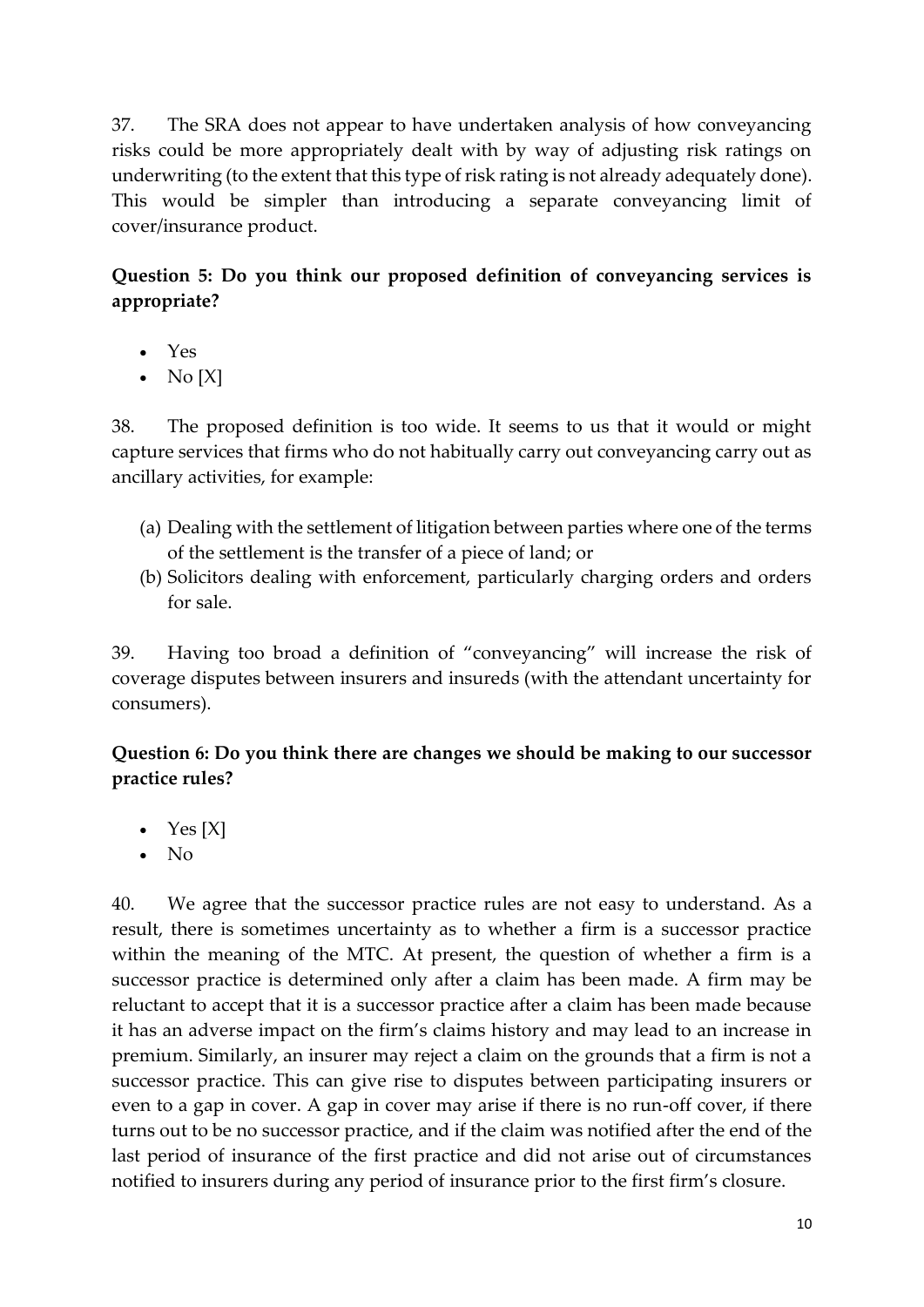41. We suggest that the SRA simplify the rules and/or develop a mechanism by which a firm which closes must either purchase run-off cover from its existing insurer or obtain the agreement of another participating insurer that any claims against the first firm will be covered under the policy of another, nominated firm. The first firm would need to register with the SRA either details of its run-off policy, or the agreement with the participating insurer. The agreement would need to bind not only that insurer, but also any other participating insurer of the nominated firm in subsequent years. This would require a change to the participating insurers' agreement. As this information would be available to insurers on renewal, we believe that participating insurers would be willing to accept this means of allocation of risk because they would be able to take it into account when making their underwriting decisions.

### **Question 7: Do you agree with the approach we are taking to bring the MTCs and PIA up to date?**

- Strongly agree
- Somewhat agree
- Neither disagree or agree
- Somewhat disagree
- Strongly disagree **[X]**

42. See the Responses to Questions 1, 2, 3, 4 and 5 above.

## **Do you have any detailed comments on the changes we have made to the provisions in the MTCs?**

- 43. See the Responses to Questions 1, 2 and 5 above. In addition:
	- (a) In Clause 1.1 of the proposed MTCs, we question whether the proposed references to prior practice and successor practice are adequate substitutes for the detailed provisions in Clauses 1.4 to 1.7 of the current MTC. Even if they are, we suggest you consider using the formulation "… including in connection with a prior practice and ...", rather than "...including its prior practice...".
	- (b) Clause 2.1 of the proposed MTCs: see our Response to Question 5 above, which also applies to the drafting of the reference to conveyancing services ("arises from or is any way connected with") in Clause 2.1. Note too the inconsistency in language between clauses 2.1 ("*arises from* or is any way connected with") and 6.2 ("*in respect of* or in any way in connection with").

**Question 8: To what extent do you agree that the changes to our PII requirements provide law firms with more flexible options to potentially lower insurance costs?**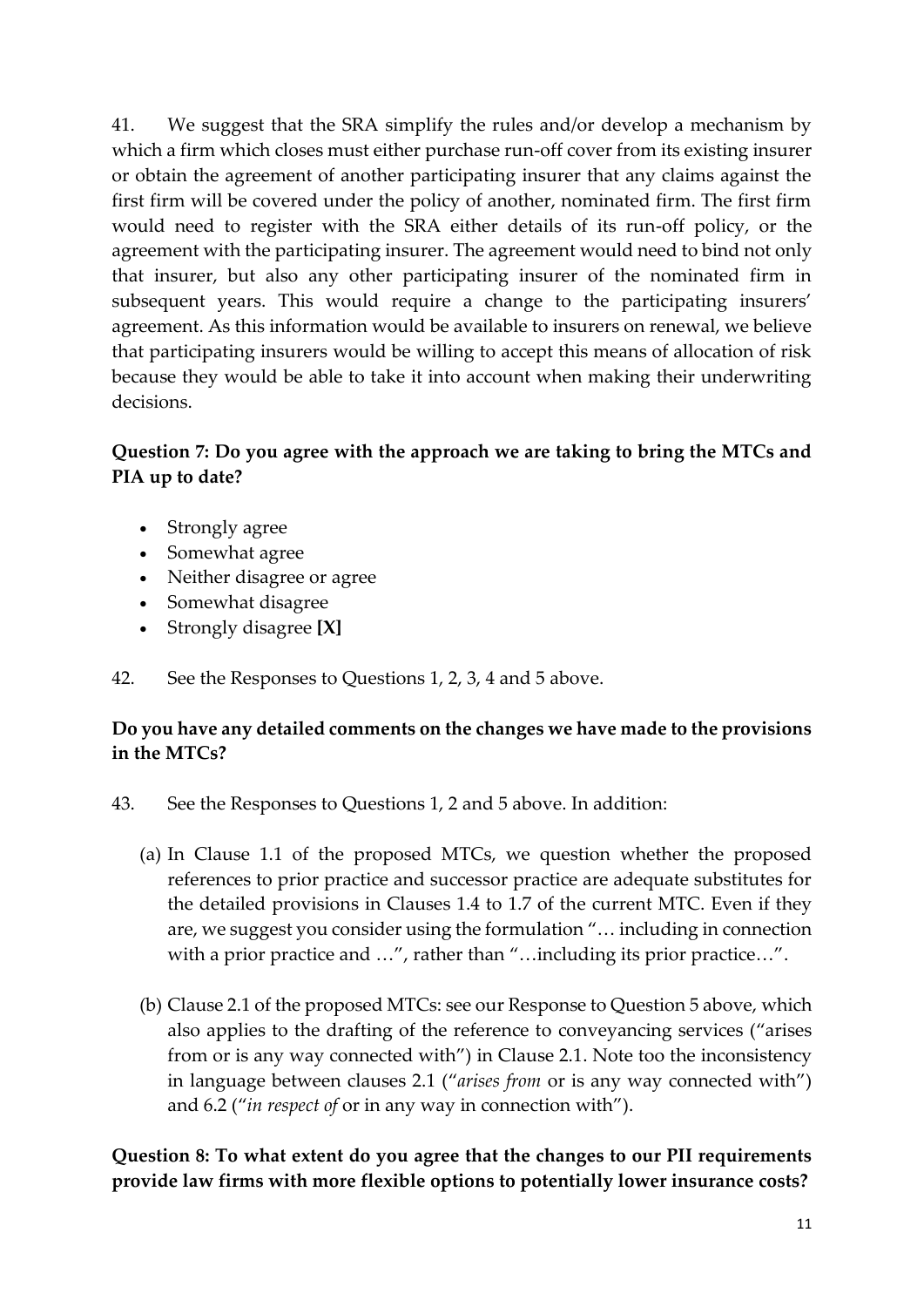- Strongly agree
- Somewhat agree
- Neither disagree or agree
- Somewhat disagree
- Strongly disagree **[X]**

44. See the Responses to Questions 1 and 2 above.

**Question 9: Do you agree the proposed level for the cap on cover in run-off provides adequate protection for the users of legal services whilst balancing the need for premiums to be more affordable?** 

- Strongly agree
- Somewhat agree
- Neither disagree or agree
- Somewhat disagree
- Strongly disagree **[X]**

45. The proposal put forward in the consultation paper is that, *for future periods*, run-off cover should be kept at six years but with overall caps of £3m for conveyancing claims and £1.5m for other claims. The rationale for the change is that:

- (a) Run-off cover is too expensive, which creates a barrier to retirement, which is not in the public interest;
- (b) This inability is a greater issue since those who cannot retire are often those engaged in work which generates high volumes of claims;
- (c) Insurers are obliged to provide cover even where premiums are not paid, leading to increased premia for those who do pay; and
- (d) The firms in question are often not managing closure properly, leading to increased costs of intervention, which in turn increases costs for the profession as a whole.

46. We do not agree that these proposals strike an adequate balance between users of legal services and solicitors. We reach this view for a number of reasons.

a. First, these limits of cover compare with the annual limits of £1m for conveyancing claims and £500,000 for other claims. Thus the cap would mean that a very limited number of claims might exhaust the mandatory cover. The consultation paper recognises that this might mean that those whose claims arise later might find that they were uninsured. A phased cap would change the profile of those who made recovery as against those who did not, but would not resolve the problem.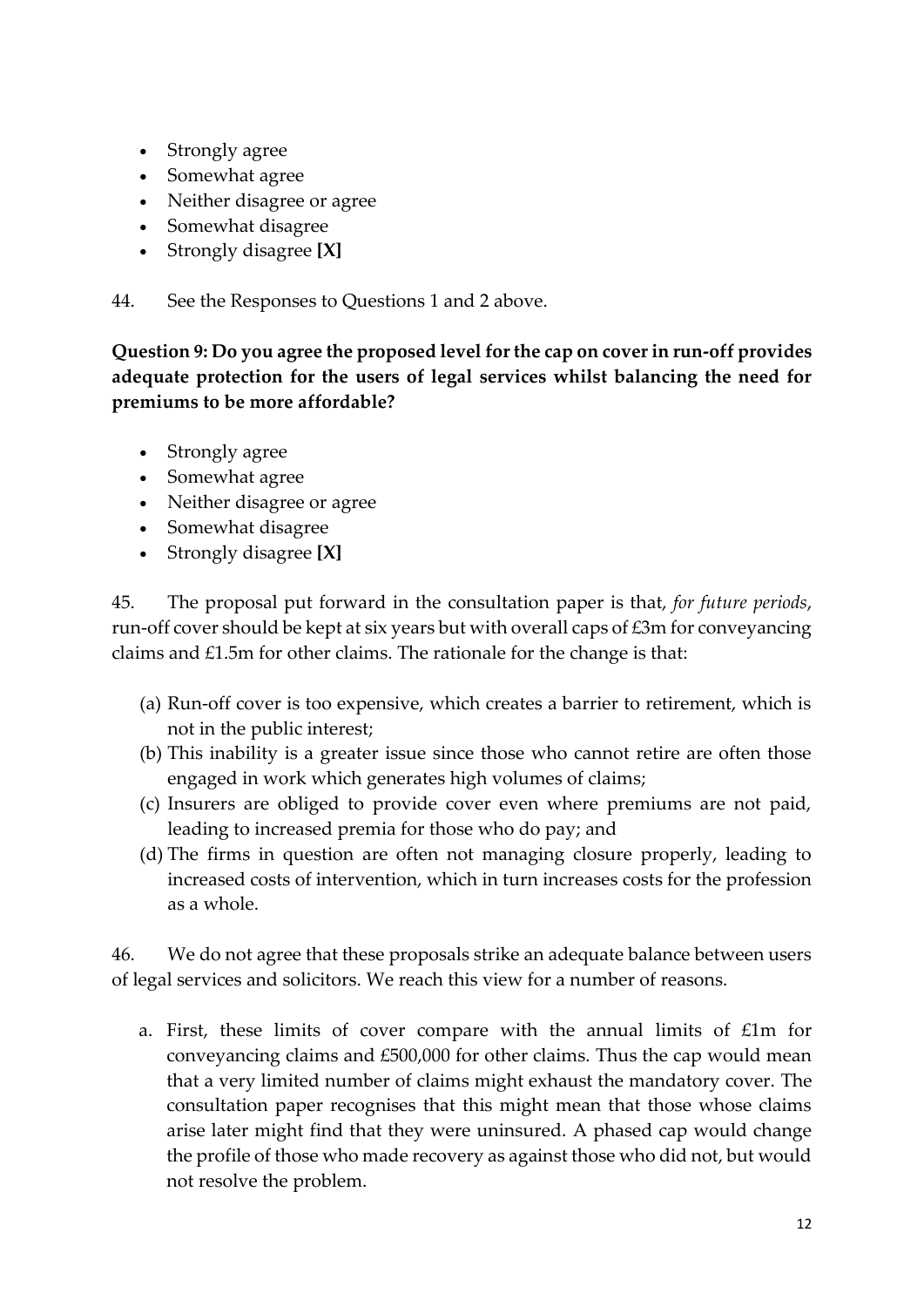- b. Secondly, whilst we sympathise with those practitioners who are finding it hard to retire because of the cost of run-off premia for which no provision was made during earlier years of practice, we do not believe that the current proposals are appropriate, both because they are unlikely to be efficacious and because they are inherently undesirable.
	- i. First, we note that the proposal relates to future indemnity periods and not current periods. Thus, it will only be solicitors looking to retire in the future who will be impacted.
	- ii. Secondly, as the paper recognises, the actual liabilities of these solicitors will remain unaffected. The difference will be that fewer of those liabilities will be mandatorily insured. Accordingly, either retiring practitioners will have to take out voluntary insurance (which will mean, in practice, that they will have to pay the very premia which it is said are preventing them from retiring) or they will run the risk that their own assets will be at risk. Whether they will choose to retire in those circumstances is surely doubtful.
	- iii. Thirdly, in our view, if the underlying problem is that these practices are not making sufficient provision in earlier years of practice to cater for retirement liabilities, then we do not think that the solution suggested is an appropriate one. Instead, a solution based on ensuring that appropriate provision is made, via a programme of education or some form of mandatory savings fund, would be more appropriate. That would enable solicitors to retire in a timely fashion whilst protecting the users of legal services.
- c. Thirdly, the evidence base for the suggestion that premia will be substantially reduced is very exiguous. Moreover, the amount of the reduction seems in fact to be relatively small.

**Question 10: To what extent do you agree that the changes to our PII requirements could encourage new firms to enter the legal services market increasing choice for users of legal services?**

- Strongly agree
- Somewhat agree
- Neither disagree or agree
- Somewhat disagree
- Strongly disagree **[X]**

47. See the Responses to Questions 1 and 2 above.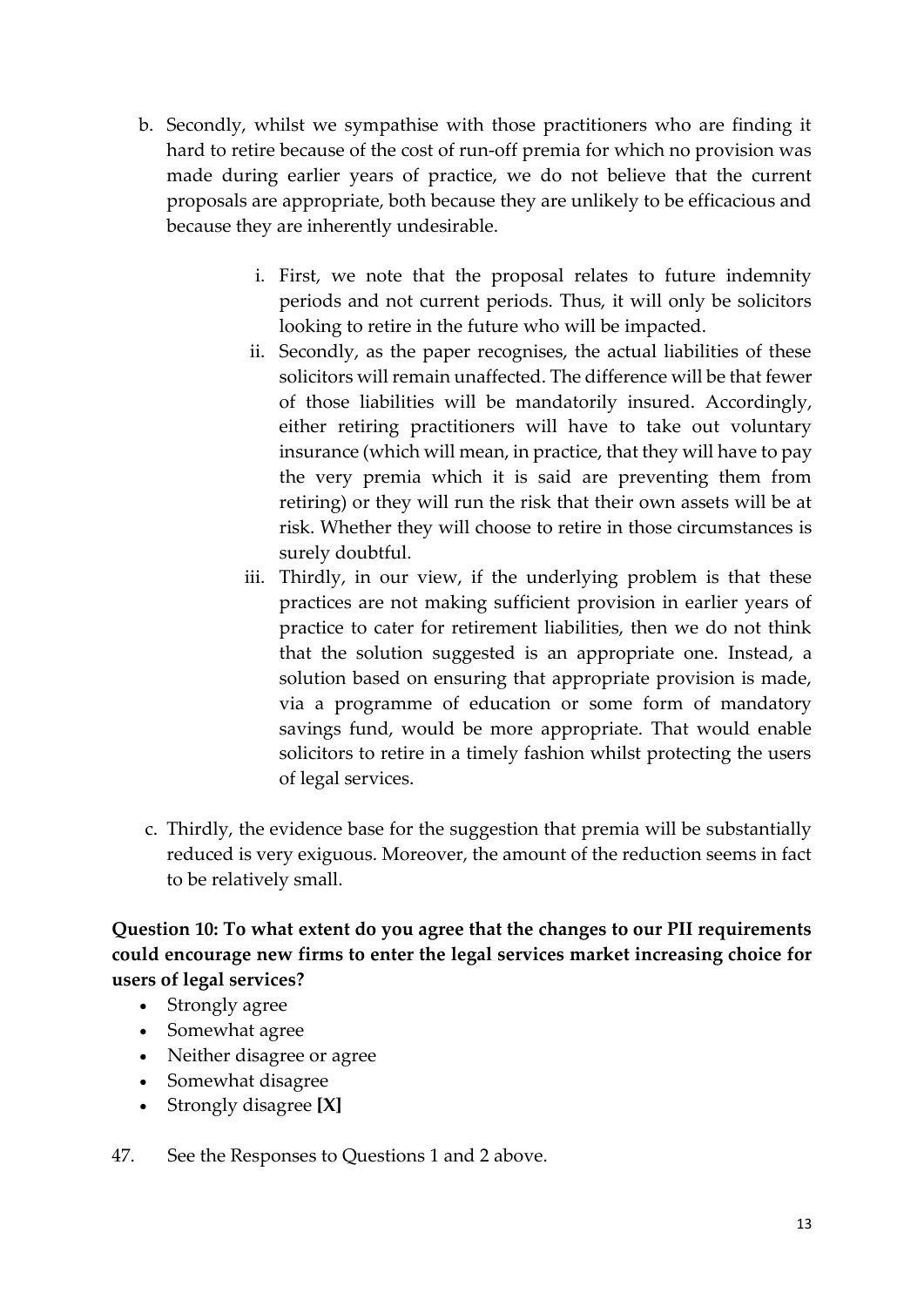**Question 11: Are there any positive or negative EDI impacts from the proposed changes to our PII requirements that you think we have not identified?**

- Yes
- No **[X]**

**Question 12: Are there any options for changes to our PII requirements that we are not proposing or have not identified that we should consider further? Please explain why and provide any evidence that supports your view.**

N/A

**Question 13: To what extent do you agree that the proposed changes to the Compensation Fund would clarify its purpose as a targeted hardship fund protecting the vulnerable that need and deserve it those in most?** 

- Strongly agree
- Somewhat agree
- Neither disagree or agree
- Somewhat disagree **[X]**
- Strongly disagree

48. We believe that Question 13 takes as its starting point that the purpose of the Compensation Fund is to be a targeted hardship fund protecting the vulnerable who need and deserve it the most, and asking whether the proposed changes achieve this aim. We answer the question on this basis.

49. The consultation paper makes a number of proposals which are not covered by specific questions. Our response to those proposals, insofar as they impact on the reputation of the legal profession, access to justice, or barristers, is set out below.

# **We disagree in principle with the proposal that there should be a means test for consumers:**

50. We do not think that imposing a means test for consumers is appropriate. The regulatory objective of 'protecting and promoting the interests of consumers' (s  $1(1)(d)$  applies to all consumers. A means test is not applied by the Financial Ombudsman Service or the Financial Services Compensation Scheme.

51. No data has been provided justifying the exclusion of what is described in the Initial Impact Assessment as "this small group" (at paragraph 95). The Initial Impact Assessment states (at paragraph 95) that: "Members of this small group will have to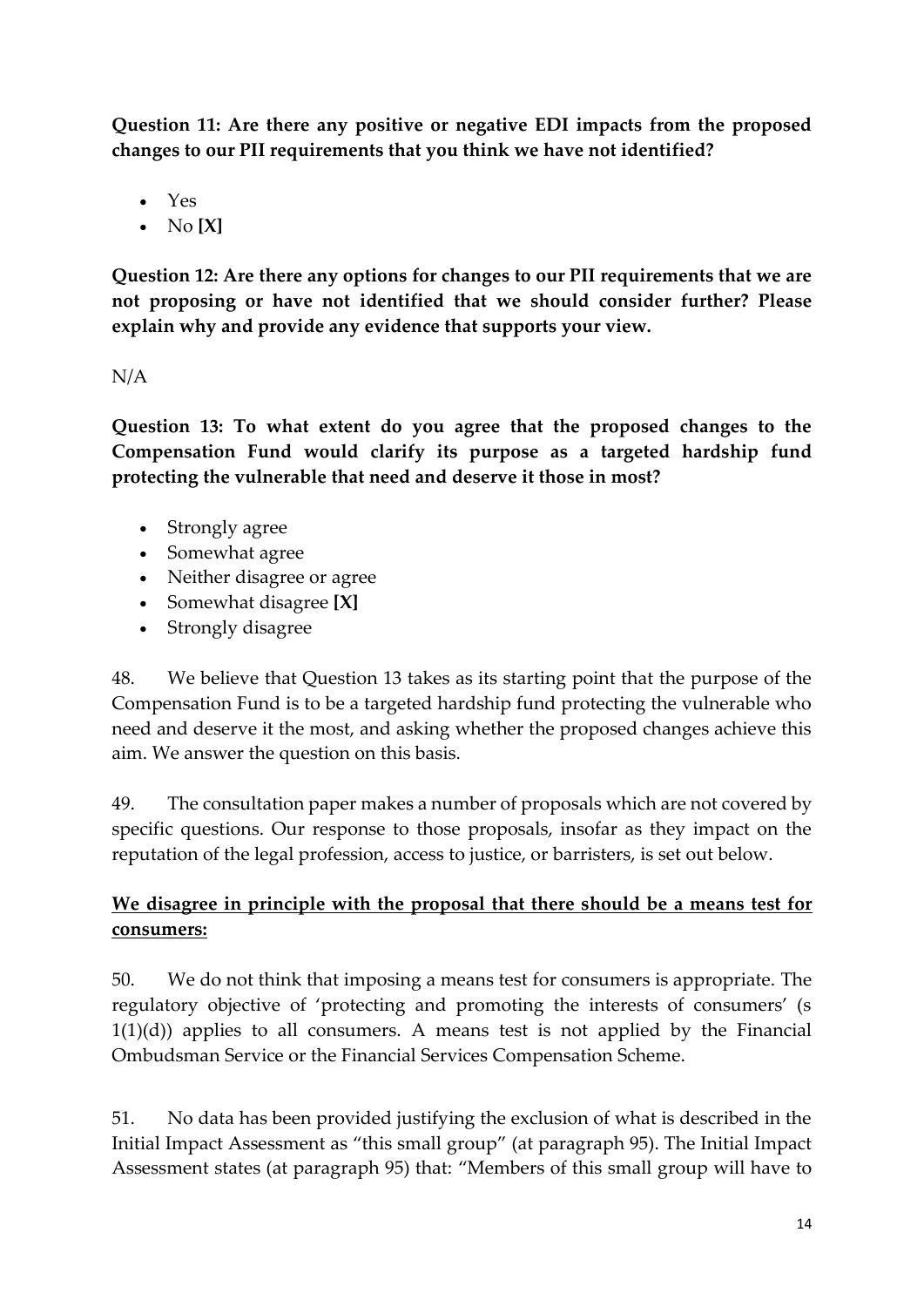make a judgement as to whether the service provider they select, along with the PII cover and likelihood of failure or monies going missing is right for them." There is no indication as to what this means, or how any consumer might be expected to do this. And in instructing a solicitor, consumers are likely to think that they are already making a judgment as to whether the service provider they select, along with the PII cover and likelihood of failure or monies going missing, is right for them. Consumers choose to instruct solicitors precisely because they think it is a safe course of action. Sending the message that it may not be safe, and that consumers must make a judgment for themselves, is likely to cause significant damage to the reputation of the legal profession.

### **We disagree with the proposed means test itself:**

52. Both the proposed type of means test (financial wealth (net)) and the threshold of £250,000 are likely to give rise to arbitrary and unfair results. A consumer with modest savings and income might have reached the end of a repayment mortgage and be a few years off retirement age. They might then be required to relocate for work. If they sold their house for £250,000 and were living in rented accommodation while looking for a new home, they would be ineligible to claim losses of, say, £75,000 in respect of a lost inheritance. This would be a financial loss which might cause them significant hardship. But if the same consumer had a mortgage of £50,000, reducing their financial wealth (net) below £250,000, they would be able to claim the £75,000 losses. And a consumer who owned a house valued at £1.5m with a mortgage of £750,000, and had very high income but no savings, would be eligible to claim losses of £75,000 (or indeed losses up to the proposed new maximum of £500,000).

## **We disagree with the proposal that an estimate be provided with no verification unless asked:**

53. The proposal that applicants "be asked to provide an estimate of their net financial wealth" without providing verification (unless asked) is open to abuse. Careful and honest consumers are likely to find themselves ineligible to claim, while those who approach the application form less conscientiously will benefit. The aim of "minimising the additional burden/cost of processing claims" could be met more effectively by allowing all consumers to claim.

## **We disagree with the proposal that the costs of making a claim be excluded:**

54. A blanket exclusion on the costs of making a claim is unfair. The suggested justification is that "We are redesigning our process and the forms we use so [as] to make it easier for vulnerable people to apply for a payment potentially assisted by friends, carers or organisations like Citizens Advice, rather than paid professionals.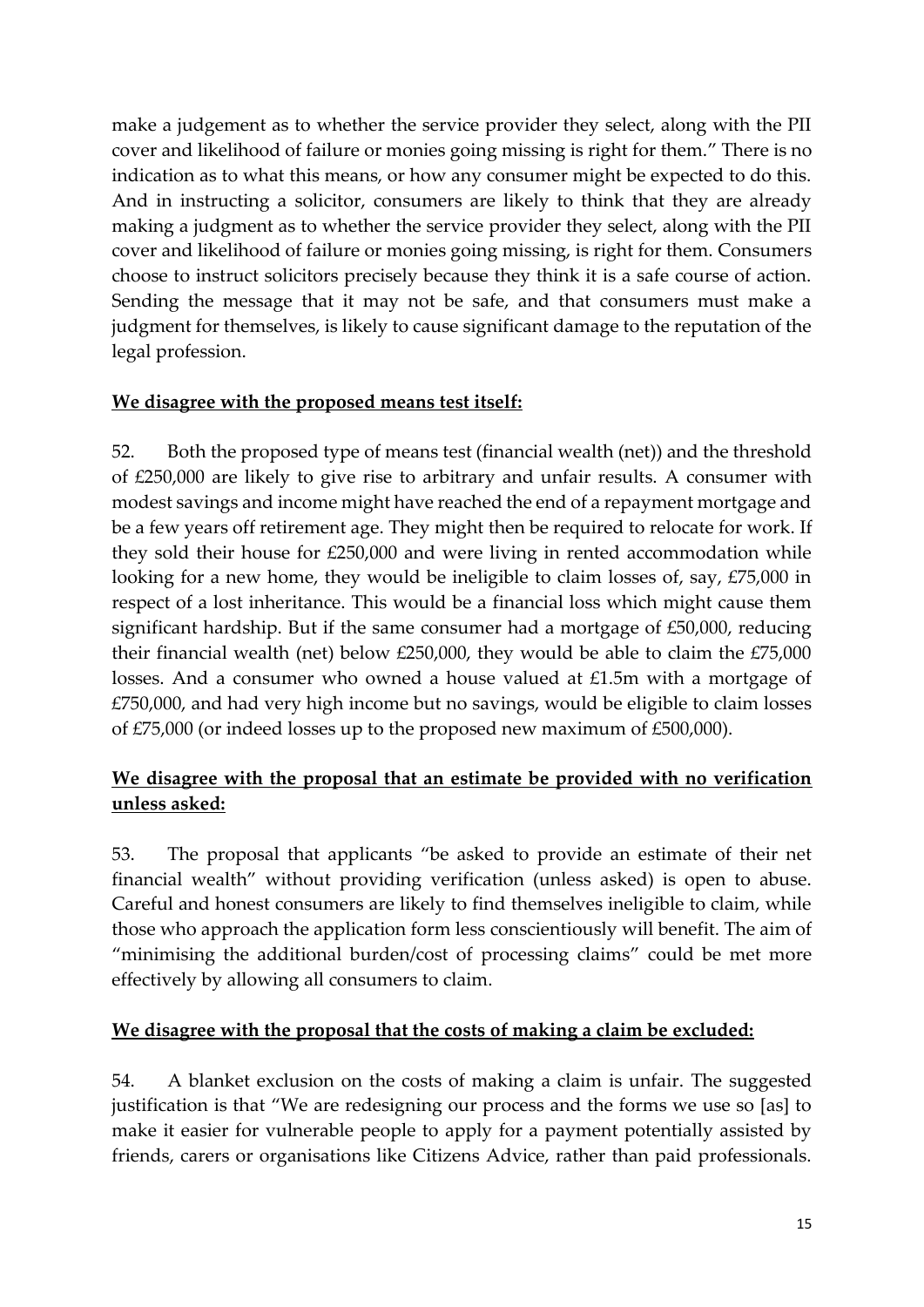Citizens Advice, for example, already help people make claims to the Criminal Injuries Compensation Scheme."

55. Redesigning and simplifying the process and forms is welcome. But it is wrong in principle for the SRA, as the regulator of the solicitors' profession, to use the theoretical availability of pro bono advice to justify a proposal which aims to reduce costs for the profession.

56. Applicants to the Fund have already been badly let down by solicitors. It would also be damaging for the reputation of the legal profession for consumers and small businesses and charities to be denied the costs of legal advice and assistance at this critical stage.

57. In practice, excluding all costs of making a claim will have two consequences. Firstly, the cost of making a claim will be transferred to the free advice sector in those cases where applicants are able to obtain pro bono assistance. The burden therefore shifts from the solicitors' profession to the pro bono advice sector. This is contrary to the regulatory objectives of improving access to justice and protecting and promoting the interests of consumers.

58. Secondly, the proposal is unrealistic. Pro bono services are already unable to cope with demands for services. The Initial Impact Assessment states (at paragraph 99) that: "The data on areas of law that give rise to claims, for example, conveyancing, would suggest that applicants will have the capabilities to make a claim themselves or seek out free help. We recognise people have different levels of capability and knowledge to be able to obtain the necessary information to be able to make an application." The data is not summarised. We are therefore unable to form a view as to whether the data set is derived from claims which have been made, either with or without pro bono assistance. If it is, the fact that people may be unable to make claims themselves and unable to obtain pro bono assistance will self-evidently not be revealed by the data, because those people will not have made claims. If claim costs are excluded entirely, many people will be unable to make a claim because they cannot find pro bono assistance.

59. The Initial Impact Assessment recognises, as set out above, that "people have different levels of capability and knowledge to be able to obtain the necessary information to be able to make an application." But there is no indication that an equality impact assessment has been carried out in relation to a blanket exclusion on claim costs. We believe that such an assessment would conclude that a blanket exclusion on claim costs would have a disproportionate adverse impact on disabled people.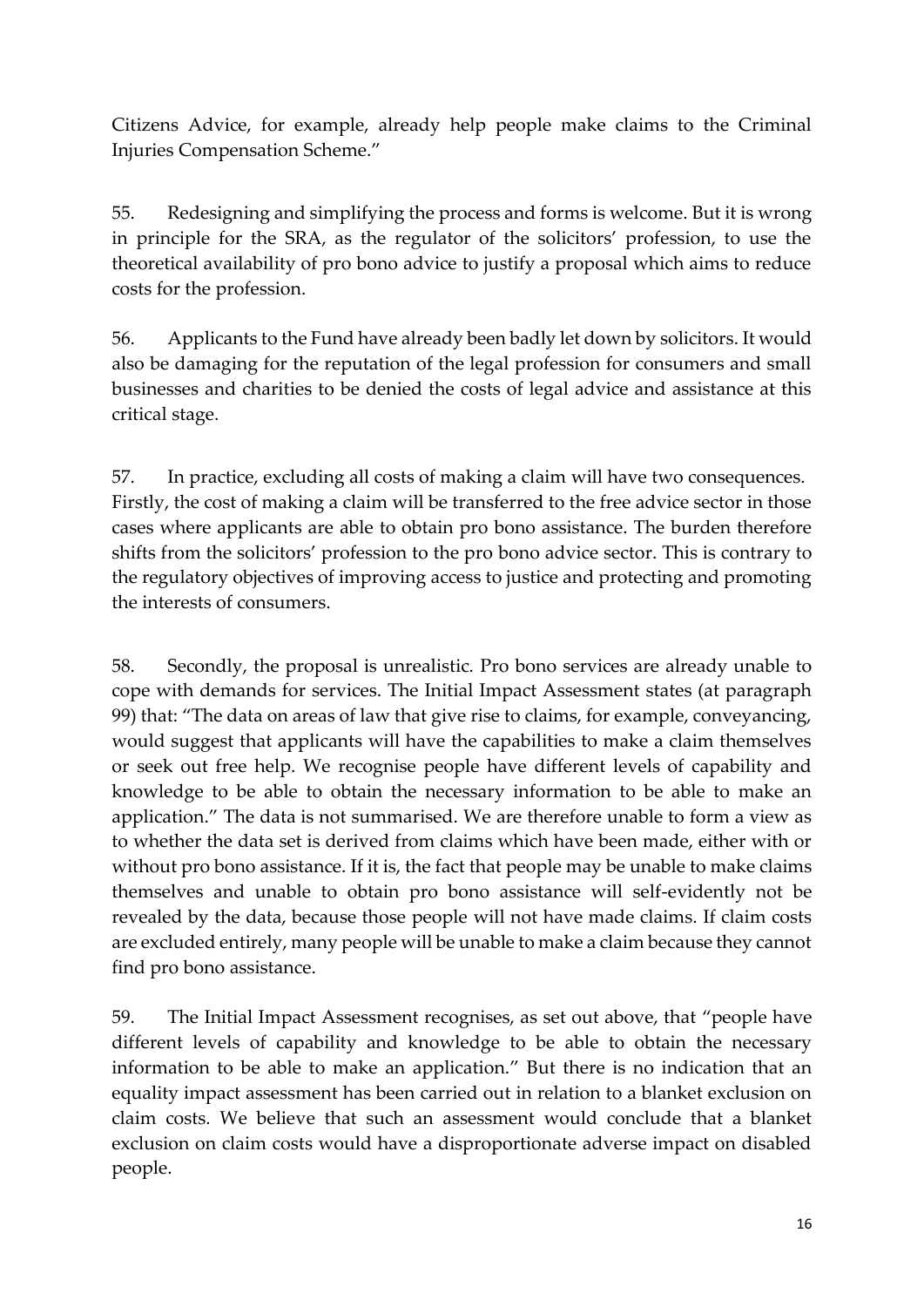60. We accept that reducing costs is a legitimate aim. But other more proportionate means of reducing costs should be considered. For example, a cap on the legal fees which could be claimed. This would enable solicitors and barristers instructed on a public access basis to assist applicants to make a claim on the Fund in return for a fixed fee.

# **We disagree with the proposal that there be a limit for claims other than a per claimant limit:**

61. The application and construction of the definition of 'one claim' in clause 2.5 of the current MTC (commonly known as an 'aggregation' clause) gives rise to difficult issues and is a source of significant disputes. Adopting any 'aggregation' provision other than a per claimant limit (i.e. that the amount paid to a single claimant in respect of a claim cannot exceed the maximum amount payable by the Fund) is likely to give rise, similarly, to difficult issues and significant disputes.

62. Specifically, the proposal that the maximum claim limit should apply per retainer is likely to give rise to arbitrary and unfair results. In some cases it will be a matter of chance whether there is a single retainer or multiple retainers. The second example on page 69 of the consultation paper illustrates this. B, C and D might be a widower and two children who inherit shares in a family company on the death of the spouse/mother. They might enter into separate retainers for the sale of the shares, or a single retainer. In the example, there are three retainers, three applications, and the Fund pays £400,000 to B and £500,000 to each of C and D. If there were a single retainer, the Fund would pay a single amount of £500,000 to B, C and D. There would then be an issue as to whether the Fund was paying this sum to B, C and D jointly, or whether it should make separate payments to each of them, and if so, in what amount.

63. Similarly, in the third example on page 69 of the consultation paper, a person (M) sells a portfolio of four properties. M is eligible for compensation of £1m because the properties are sold to four different buyers. If the properties were sold to the same buyer, there might be a single retainer, reducing M's compensation to £500,000.

64. Further, in cases where there is no written retainer, it may be necessary to resolve a factual issue as to whether there is a single retainer or more than one retainer.

## **We disagree that barristers should not be eligible to claim from the Fund:**

65. We disagree that barristers should not be eligible to claim from the Fund. A barrister would need to make a claim where a client has paid fees to a solicitor, and the solicitor has not paid those fees to the barrister. Those fees are held on trust for the barrister, and they should be in the same position as any other small business whose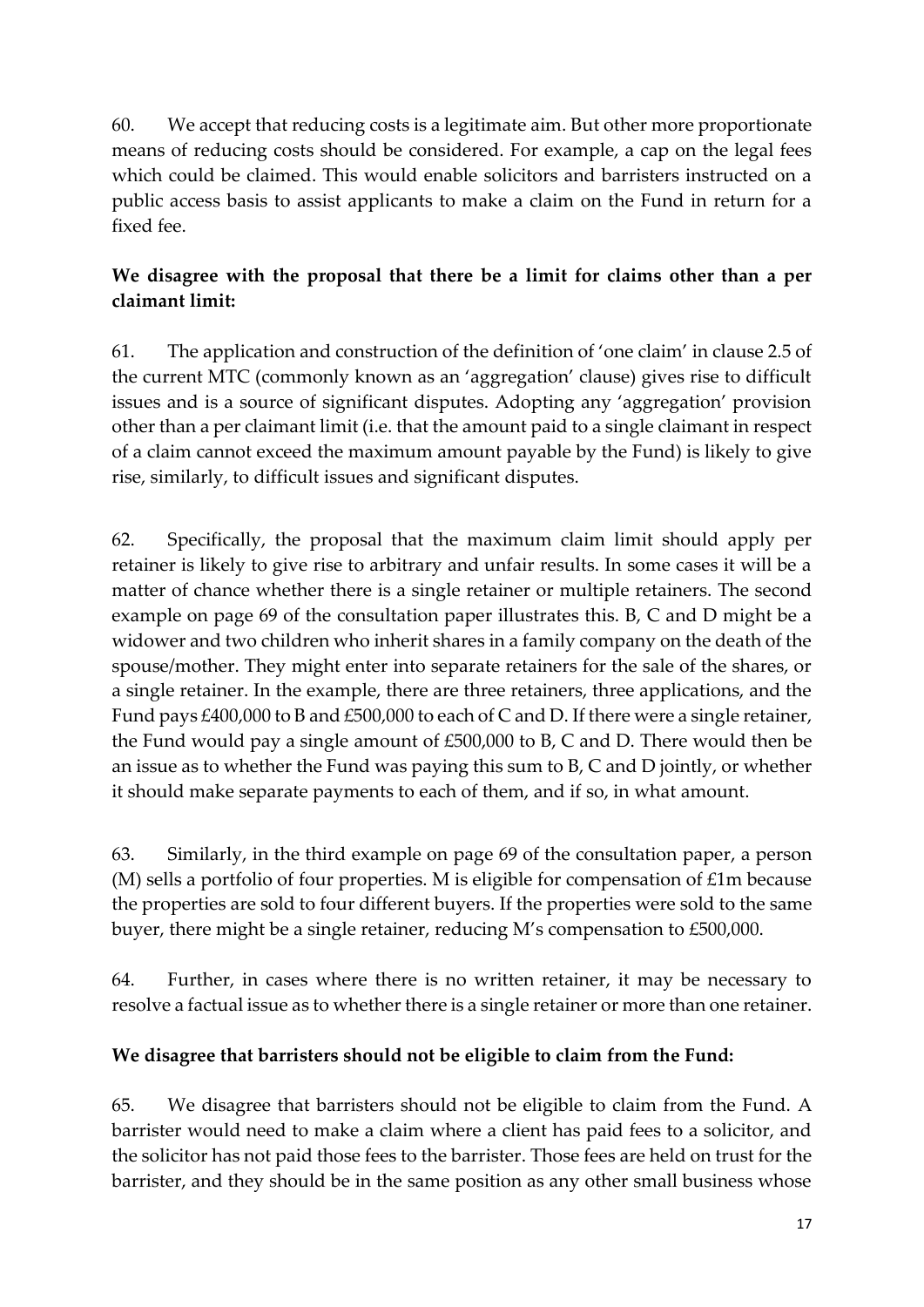money has been taken by a solicitor in breach of trust. There is no justification for treating barristers differently from businesses with an income below £2m. The assumption which is implicit in this proposal is that barristers are not "the people that need the most protection" (see page 63). This is not supported by evidence. Barristers are self-employed, and we believe that the loss of fees for a sustained period of work would cause hardship in many cases. The Initial Impact Assessment (at paragraph 105) states that barristers can take steps to make sure that any monies due to them are protected by the firm and consider other avenues of redress that might be available to them. We do not know what is meant by this: barristers, like clients, should be able to assume that monies in a firm's client account are protected by the firm; and there are no other avenues of redress where monies have been stolen.

## **Our suggestions in relation to insurers' refusals to pay a claim under an insurance policy (page 79 of the consultation paper):**

66. We suggest that the SRA include provisions in the MTC and PIA which require it to be sent decisions made in arbitrations between firms and their insurers, and between insurers under the participating insurers' agreement. The SRA should then publish suitably anonymised summaries of those decisions (similar to the case studies published by the Financial Ombudsman Service in Ombudsman News: [http://www.financial-ombudsman.org.uk/publications/ombudsman.htm\)](http://www.financial-ombudsman.org.uk/publications/ombudsman.htm). This would reduce the number of contested arbitrations because a body of law and practice would emerge. It would also promote consistency of decision making by arbitrators. It would also prevent insurers from proposing or agreeing to the nomination of a particular arbitrator because his or her views are known to them from a previous arbitration, but not known to the other insurer. This is unfair on firms and claimants under the Third Parties (Rights Against Insurers) Acts 1930 and 2010.

67. We do not understand the suggestion that the SRA be allowed to attend conferences with counsel/experts that examine cases where dishonesty is alleged and cover has been declined. Such a conference would be privileged and in any event the suggested purpose and/or potential result of the SRA's involvement is unclear.

## **Question 14: Are there any options for changes to how we manage the Compensation Fund that we have not identified that we should consider further?**

68. See our answer to Question 13 above.

## **Question 15: To what extent do you agree that we should exclude applications from people living in wealthy households?**

Strongly agree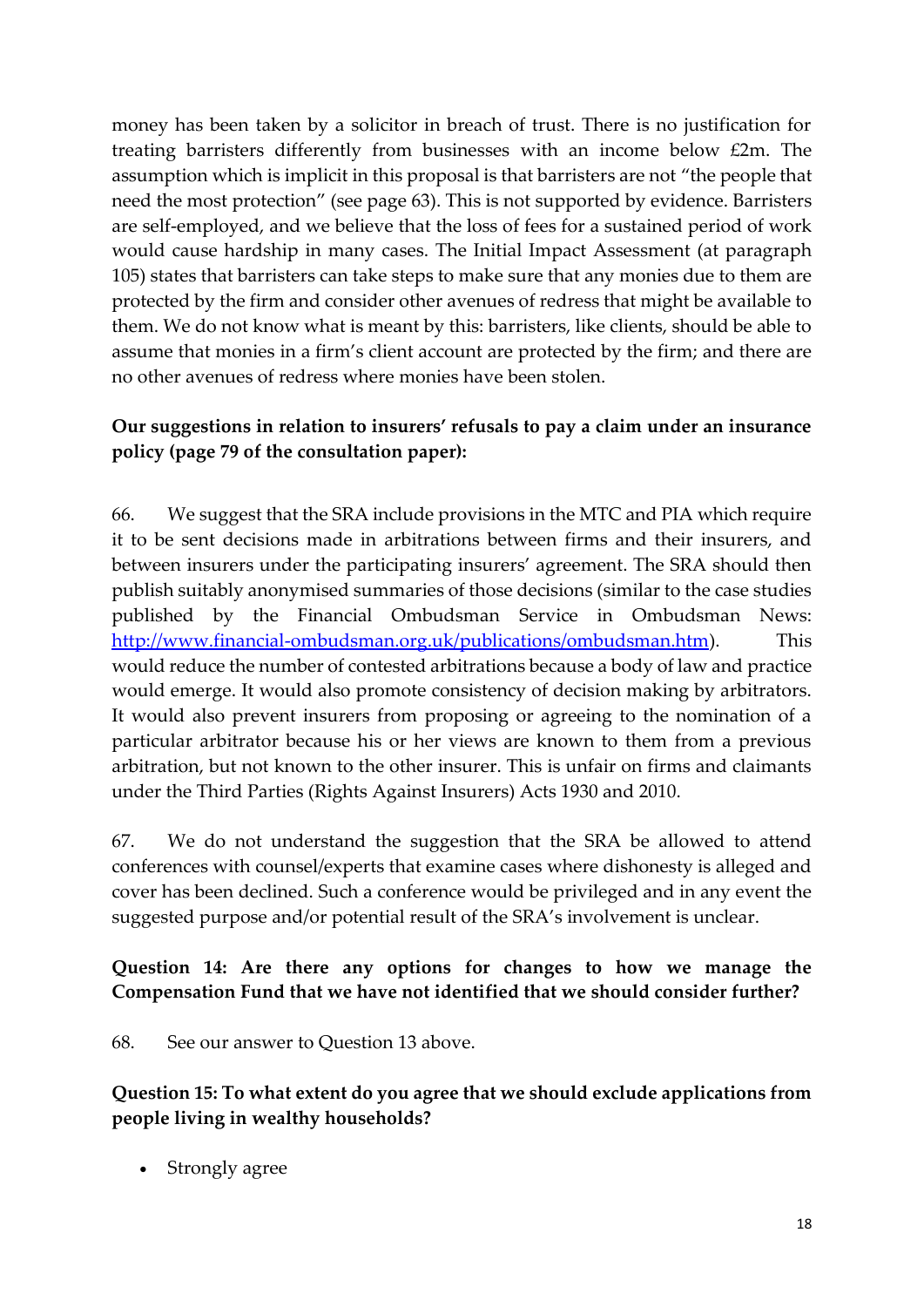- Somewhat agree
- Neither disagree or agree
- Somewhat disagree
- Strongly disagree **[X]**

69. See our answer to Question 13 above.

**Question 16: Do you think our proposed measure of wealth and threshold for excluding these application is appropriate?**

- Yes
- No **[X]**

70. See our answer to Question 13 above.

**Question 17: Do you think we should be making any other changes to eligibility and/or the circumstances where we would make a payment?**

- Yes **[X]**
- No

71. See our answer to Question 13 above.

**Question 18: Do you think we have set out the right approach for assessing when a maximum payment has been reached?**

- Yes
- No **[X]**

72. See our answer to Question 13 above.

**Question 19: Do you think the current formula remains a fair way to apportion the costs of maintaining the Compensation Fund?** 

- Yes
- No

73. We do not think that it is appropriate for us to answer this question, as barristers do not contribute to these costs.

**Question 20: What steps do you think might be reasonable for someone to take to investigate a scheme/transaction before committing money to it and that it is genuine?**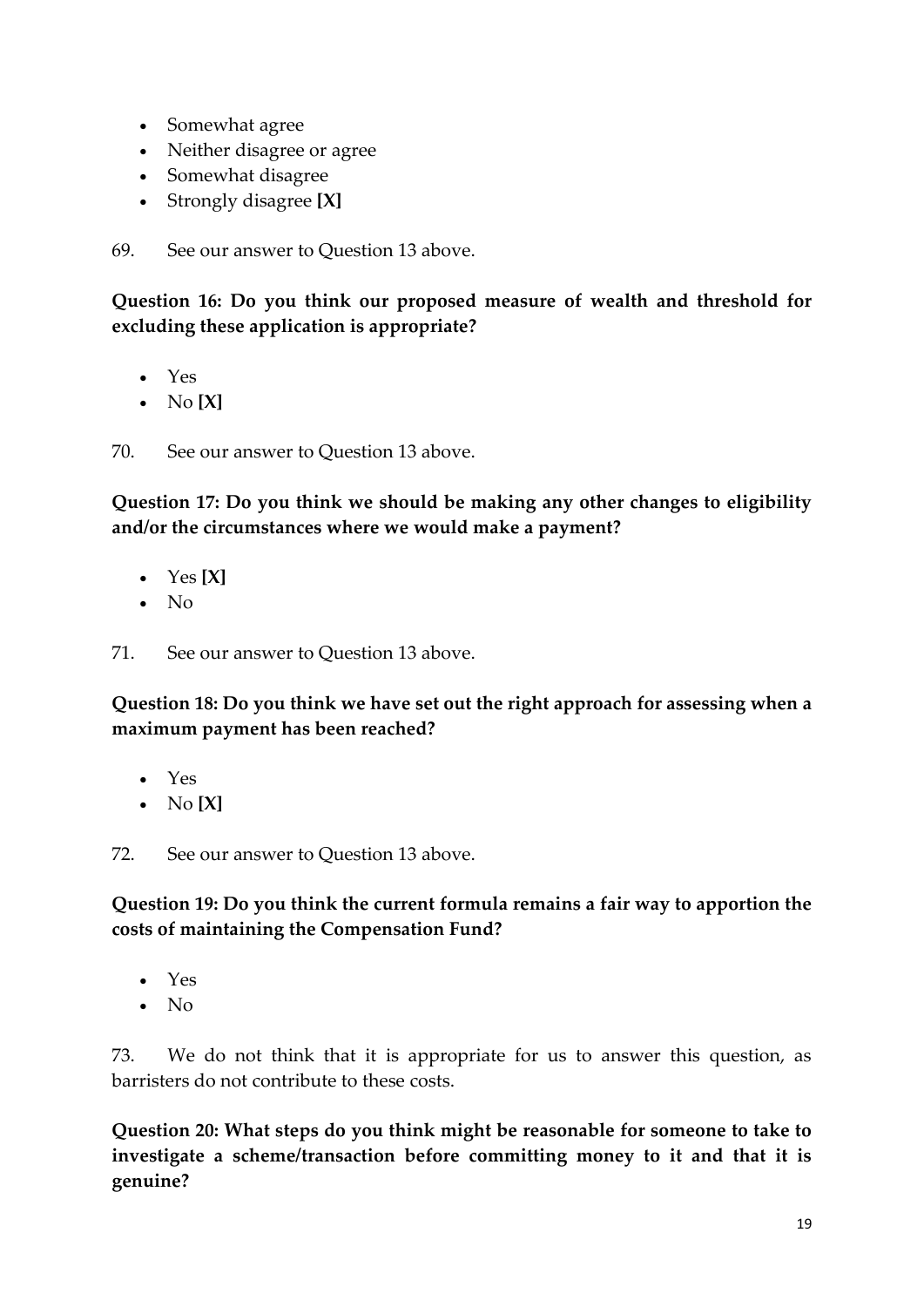74. Paragraph 126 of the consultation paper states that the proposed approach (of disallowing a claim for compensation on grounds that an applicant did not take reasonable steps to investigate a scheme/transaction and satisfy themselves that it is genuine before committing money to it), "will still recognise that some applicants will have sought legal advice 'in good faith' and will not know that the solicitor was either dishonest or that the firm was being used to provide credibility to dubious schemes. It also recognise[s that] some people will be vulnerable due to certain events or factors which means they may not make the best decision for their needs."

75. It will almost never be the case that the applicant did not seek legal advice in good faith, and knew that the solicitor was dishonest or that the firm was being used to provide credibility to a dubious scheme. In those rare cases where this is so, we agree that the Fund should not pay compensation.

76. But honest people routinely invest in schemes which, to an experienced solicitor or barrister, or to a regulator, bear the hallmarks of a dishonest scheme or scam. They often invest money which they cannot afford to lose, such as a lifetime's pension savings. Paragraph 122 of the consultation paper states that the SRA's view is that "the small number of people who engage in such risky matters should take steps to check the legitimacy of the high return schemes and products and the solicitors' involvement in them." But one of the reasons that the promoters of such schemes involve solicitors in them is to give them a veneer of legitimacy and put people off their guard. To deny consumers compensation in such circumstances would in our view be inconsistent with the regulatory objective of protecting and promoting the interests of consumers (s 1(1)(d) of the Legal Services Act 2007). It would also go well beyond the suggested principles (on page 74 of the consultation paper), with which we agree, that the Fund cannot underwrite investment schemes, and that the Fund takes account of the general principle that people are responsible for their own decisions and that they must act carefully. Similarly, we think that imposing a "reasonable steps" test which requires consumers to have taken steps to "check the legitimacy of the high return schemes and products and the solicitors' involvement in them" before they are eligible for compensation would be inconsistent with the suggested principle (at page 73 of the consultation paper) that the purpose of the Fund is to help people who need it the most when they have lost money as the result of a solicitor's actions by replacing some or all of that money.

77. The Initial Impact Assessment refers (at paragraph 98) to the Financial Ombudsman Guidance on applications that are likely to fail because the applicant failed to mitigate their loss. This is not relevant, and does not provide support for the proposal: mitigation of loss is a principle which applies after a loss has been suffered, not before.